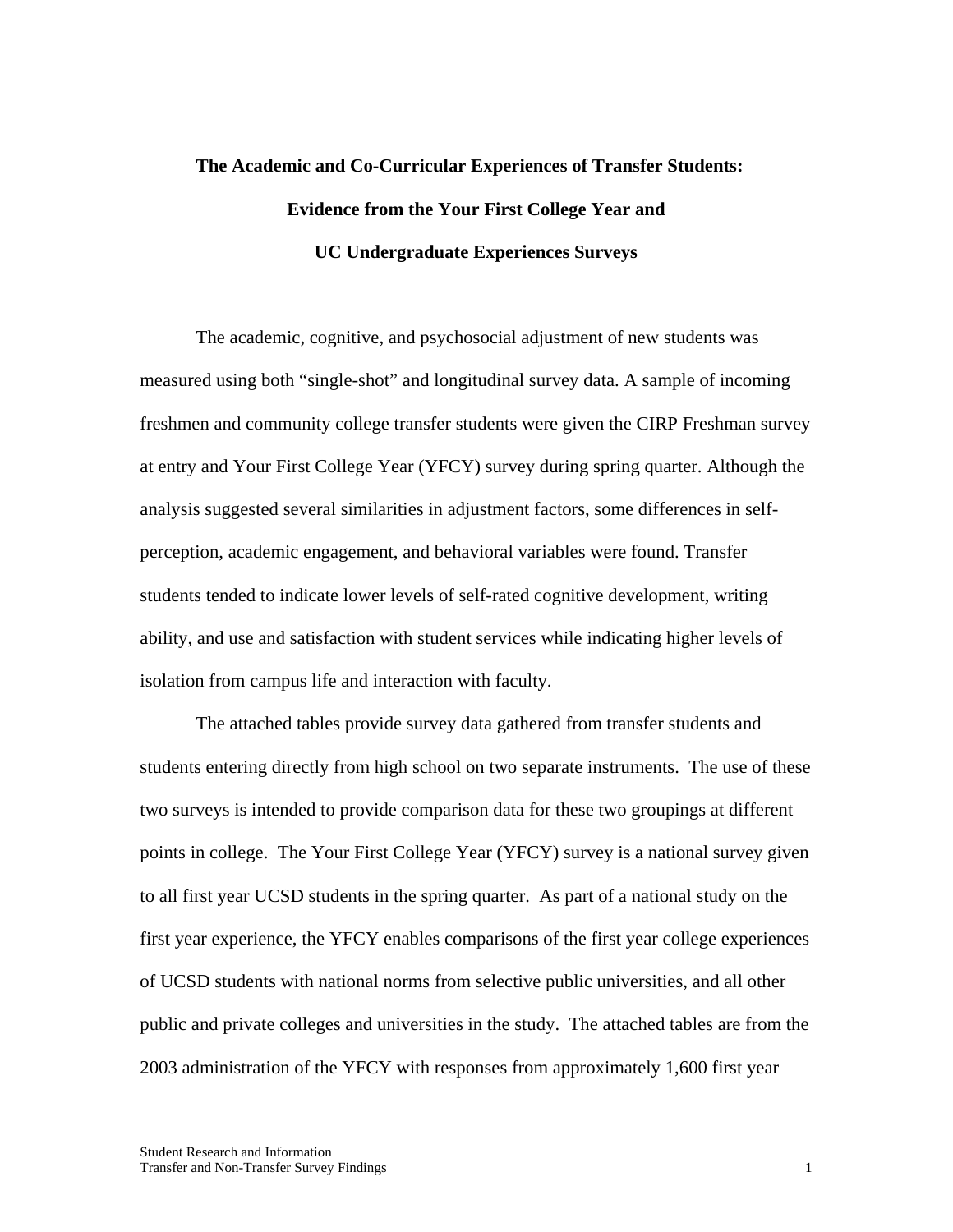students; this grouping included 316 new UCSD transfer students. The second set of attached tables provides a comparison of student satisfaction, behaviors, and experiences using data from the University of California Undergraduate Experiences Survey (UCUES). This analysis compared the results for fourth-year students (Seniors) who entered as freshmen directly from high school  $(N=1,241)$  with those for students entering as transfers  $(N=784)$ . For this brief discussion of the findings, differences approaching 10% between freshmen and transfer student respondents are noted and the page numbers for the respective survey tables are noted.

**The Your First College Year Survey (YFCY)** 

### **Interaction with the Campus Community**

Although first-year transfer students report a somewhat higher frequency of interaction with faculty and staff compared with first-time freshmen, transfer students report significantly lower frequency of daily or weekly interaction with "close friends at this campus." (Transfers: 64%, Freshmen 83%). (p. 1: YFCY).

## **Satisfaction Indicators**

There do not appear to be significant differences in the ratings of various campus services between new freshmen and transfer students. With respect to satisfaction with Recreational Facilities, transfer students appear to be less familiar or less inclined to use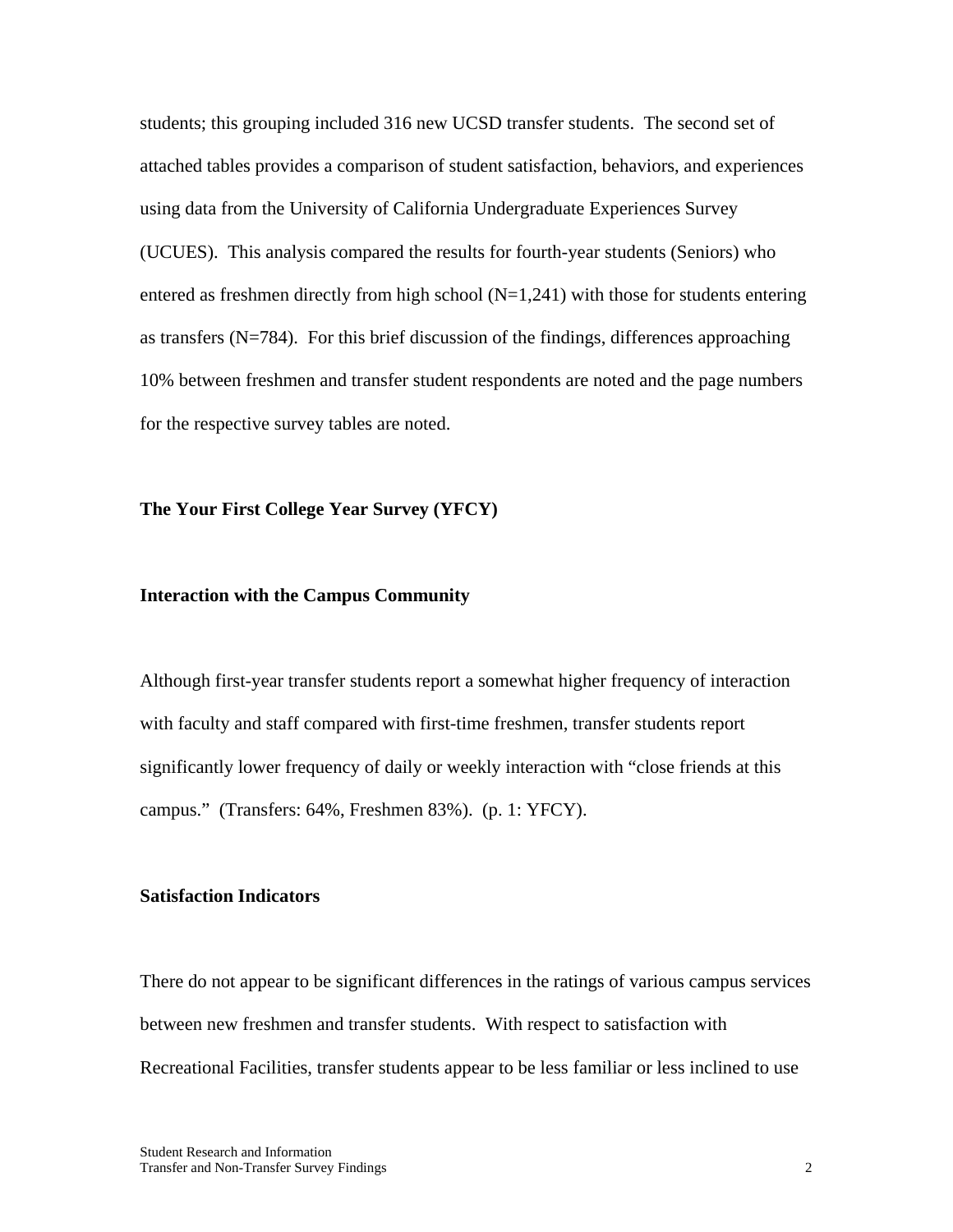them based on the relatively high number of "Neutral/No Experience: responses. A similar pattern can be found with respect to "New Student Orientation" where transfer students appear significantly less likely to have participated. (page 2: YFCY).

## **College Experiences and Climate**

Transfer students indicate somewhat lower levels of satisfaction with the "sense of community among students," and "overall college experience." (page2: YFCY) Approximately 59% of transfer respondents and 48% of new freshmen indicated frequently or occasionally feeling isolated from campus life. Transfer students are more likely to contribute to class discussions than are new freshmen, although this may be due to enrollment in more upper division courses. Transfer students were somewhat less likely to discuss courses with other students, and were less likely to skip class. Transfer students were three times less likely to participate in intramural sports compared with new freshmen students (YFCY: page 3). Transfer students were also much less likely to report developing close friendships with students (YFCY: page 4). When asked if they would choose to enroll at UCSD again given the choice, a similar proportion (77-79%) of both new transfer and freshmen students indicated "probably or definitely yes." (YFCY: page 4).

## **Academic and Social Adjustment Scales**

The YFCY survey contains several internal scales that measure certain factors or themes of experiences, behaviors, and cognitive and affective development. These are shown on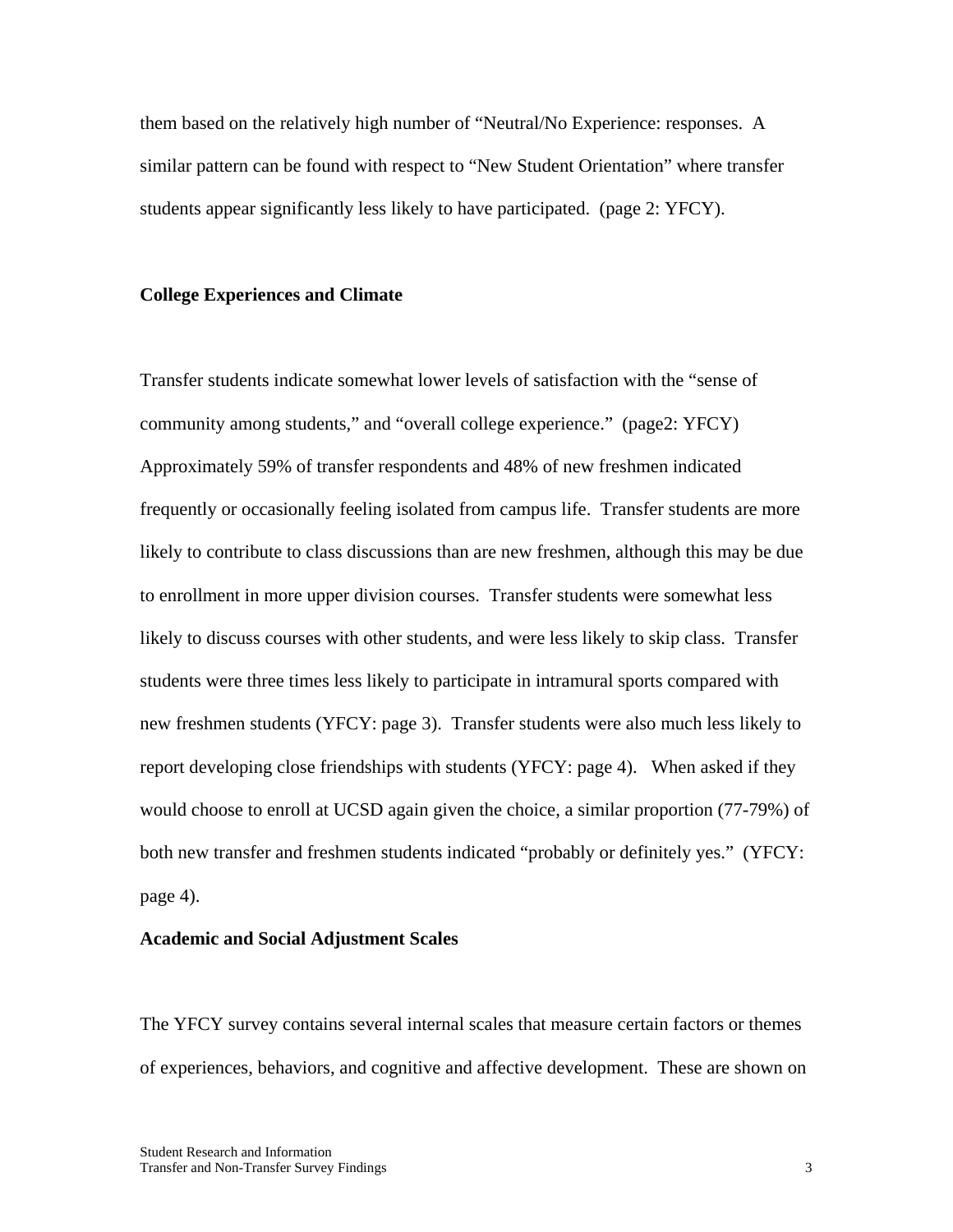page 5 of the YFCY tables. Significant factor score differences ( $p < .05$ ) between freshmen and transfer responses are noted in the table. Transfer students report lower levels of writing development and somewhat lower levels of "academic disengagement," (transfers report being less likely to skip class, arriving late to class, turning in course assignments late or sub par, and feeling bored in class) than new freshmen respondents. Transfer students were somewhat less likely to experience "student focused classroom practices," (group discussions, presentations, group projects or discussions about class with other students). Transfer students reported higher levels of "non-academic commitments" (hours spent commuting, performing household duties, and working off campus). These outside commitments may be associated with the lower levels of participation and engagement by new transfer students with campus services and other students.

# **UC Undergraduate Experiences Survey (UCUES) Findings**

The second part of this analysis used responses to the UCUES for two groups of seniorsthose who entered UCSD as freshmen, and those entering UCSD as transfer students.

#### **Use of Campus Services**

In general, fourth year transfer students tended to use campus services at a somewhat lower rate than seniors entering as freshmen (with the exception of Financial Aid and Transfer Student Services). For example transfer students used services such as the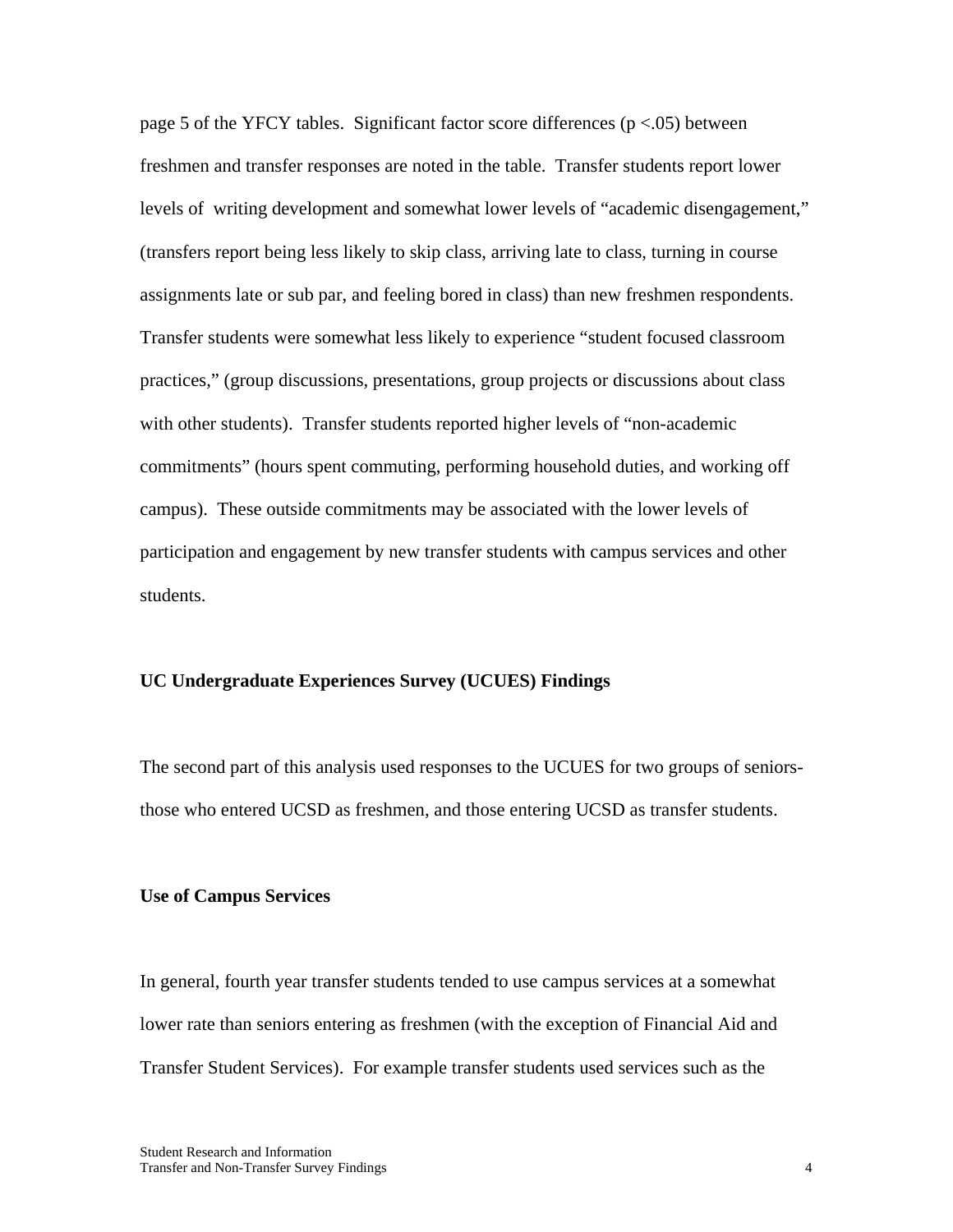Career Center, Student Health, Psychology and Counseling, Tutoring, Personal Safety, Shuttles, and Housing at lower levels than students entering UCSD directly from high school (UCUES: pp. 1-2).

## **Ratings of Campus Services**

For most indicators, transfer and direct from high school entrants tended to rate campus services similarly. As noted in the usage tables, transfer students tended to be less aware and use services at lower rates than students entering as freshmen. There were some services where transfer students tended to give lower ratings. These lower ratings were found with respect to Tutoring programs, New Student Orientation, Personal Safety program (UCUES: p. 3), Recreational Facilities (RIMAC, Canyonview, Main Gym), Recreational Programs, Opportunities Abroad, LGBT services (although N's are low) (UCUES: p. 4), Multi-Cultural (Cross Cultural) Services, Religious Affairs (low N's), and the Student Life or Programming Office (UCUES pp. 4-5). It should be cautioned that the number that report using some of these services is low and this may affect the distribution of ratings.

#### **Satisfaction with Campus Experience**

Transfer students and non-transfers tended to rate certain aspects of the campus climate similarly. When asked if they would again choose UCSD if given the chance to make the choice over again, approximately 75% of both these groupings indicated that they would